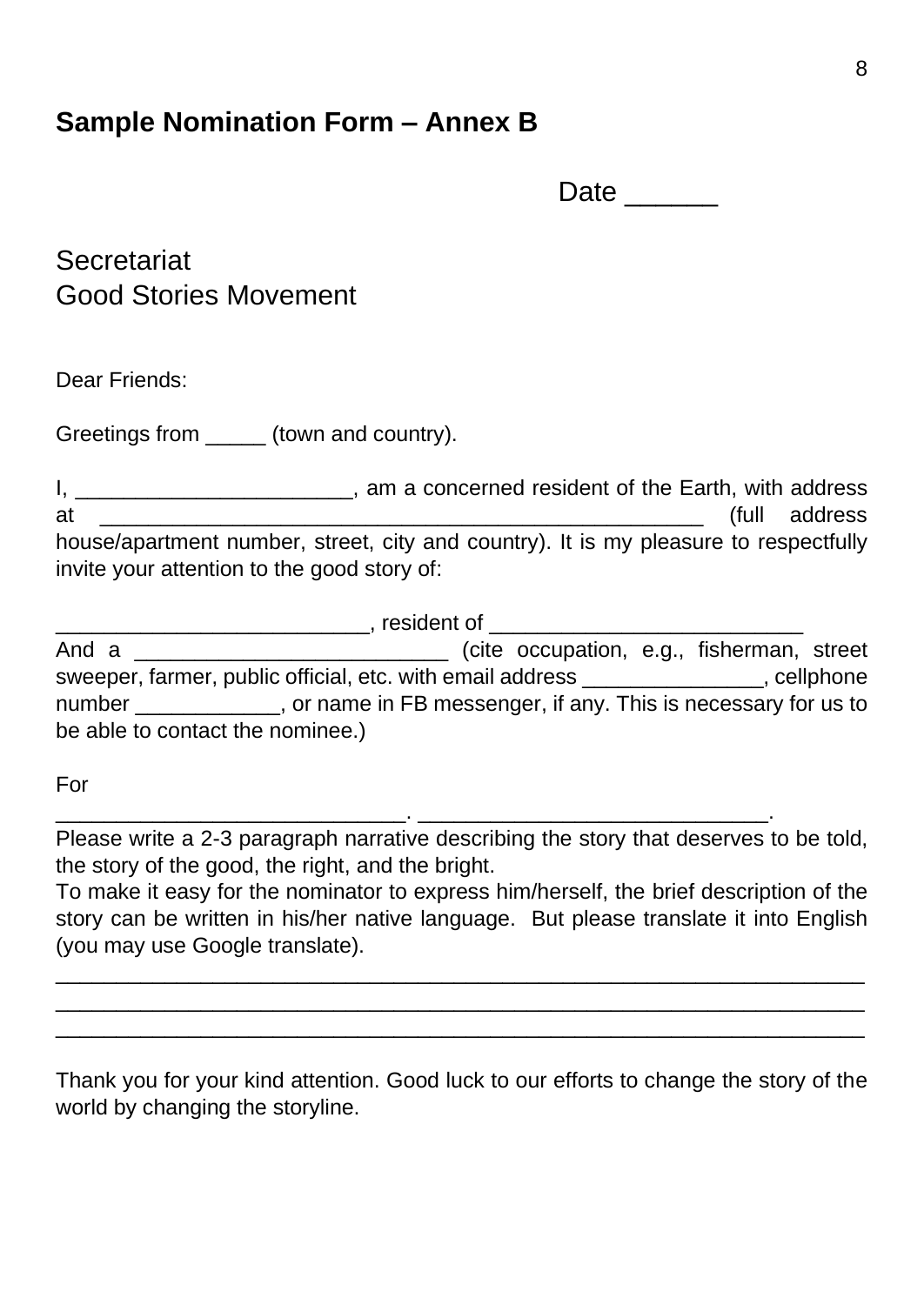Submitted by: Name \_\_\_\_\_\_\_\_\_\_\_\_\_\_\_\_\_\_\_\_\_\_\_\_ Address: Email Address: Mobile Number: (Pls. advise if on Viber or WhatsApp) Facebook Messenger, if any We may contact you to confirm your nomination.

If possible, please put a picture here of the person being nominated, and a picture of his/her work. This is the picture we will put on the congratulatory letter that we will send to the good person/s in the good story.

Please submit to the volunteer Secretariat of the Good Stories Movement. Please note we are all doing this as volunteers. And it should not raise the expectations of a full-time staff. Any person who wishes to join us in this journey is most welcome and needed. 'There is no heart stronger than a volunteer.'

Email address: goodstoriesmovement101@gmail.com Copy furnished: [tonyoposa1024@gmail.com](mailto:tonyoposa1024@gmail.com)

-----------------------------------------------------------------------------------------

Guidelines for nominating a good story:

- 1. The person/s doing the good work must be clearly identified and his/her/their contact details provided. The congratulatory letter will be sent directly to the person/s concerned.
- 2. Please avoid nominating commercial activities. Good social enterprises are OK. But our letters must not be used to endorse any commercial activity.
- 3. Please provide at least 3 pictures of the work done of the person/s.
- 4. The work done must have an impact on the ground. It must be an example and a story of people making peace with the Earth by caring, protecting, and restoring the Land, Air and Waters (LAW) of Life. This work story will inspire many and multiply the goodness throughout the world.

"A picture is worth a thousand words. A story is worth a thousand pictures."

5. We are looking for ordinary citizens and even public officials who are making peace with the Earth. Please try to identify his peers or superiors, including the president of his/her/their country. We will send them a copy of the congratulatory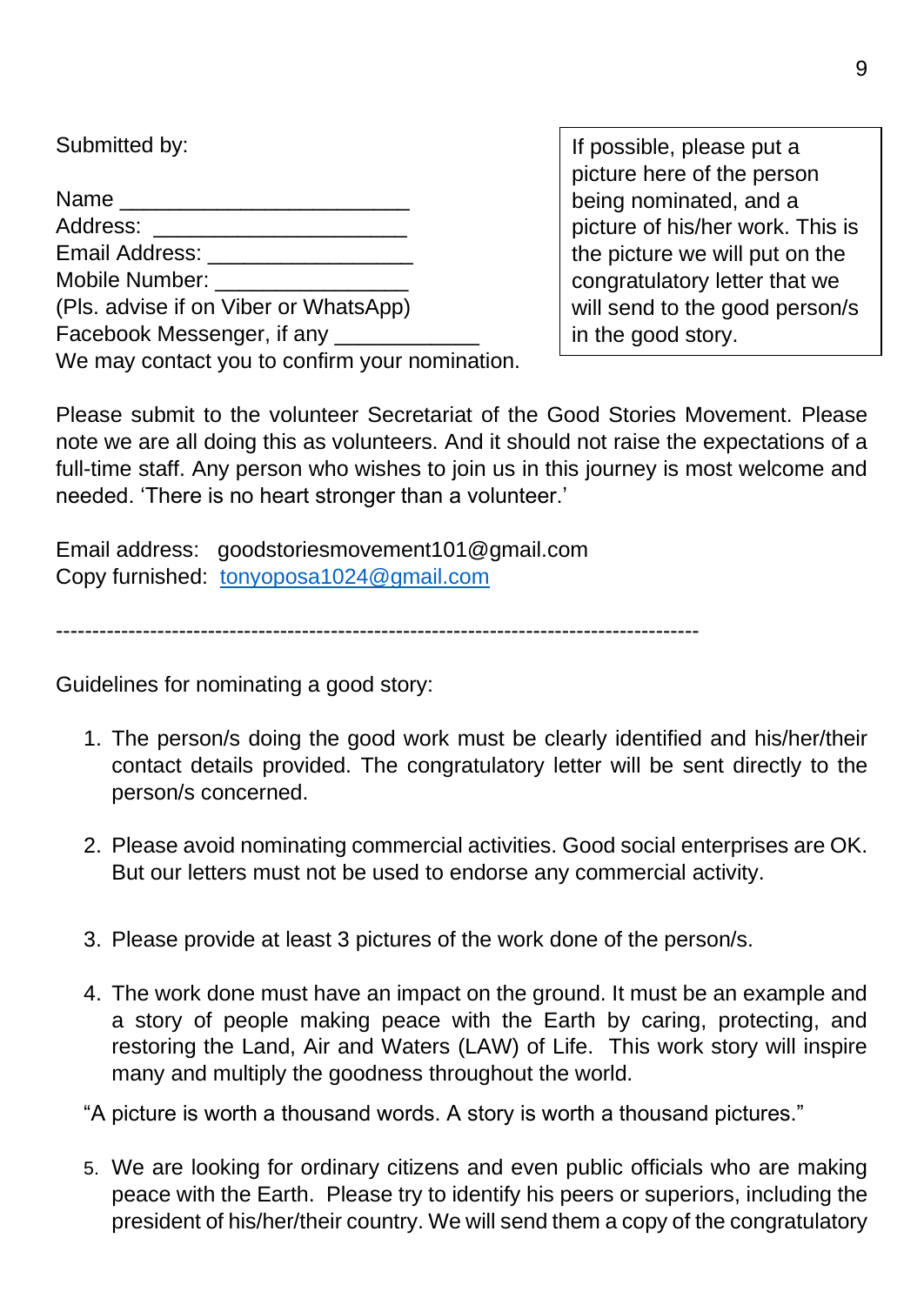letter. When criticizing, say it in a whisper. When congratulating, shout it to the whole world.

6. No self-nominations.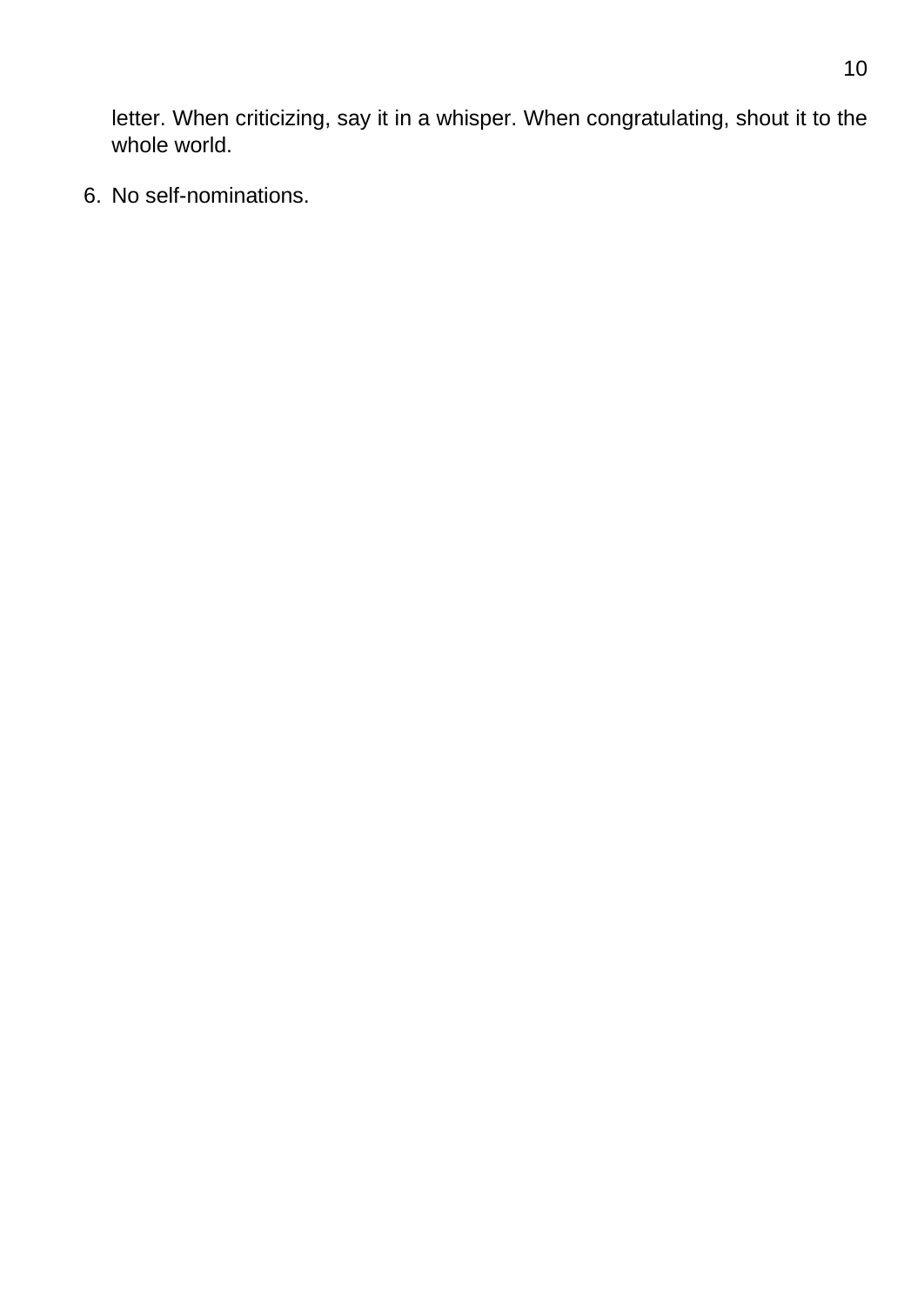# **Annex B- 1**

### **Nomination Form (example as filled out)**

## **Secretariat** Good Stories Movement Address.

Re: Good Story of Edible Landscaping and Rain Gardens

I, Juan de la Cruz, Filipino, of legal age, Filipino, resident of 123 Lapulapu, Magellan Street, Barangay Guapa, Municipality of Magagaling 1234, Province of Magandang Asal, hereby nominate:

--------------------------------------x

Rodolfo Trumpo, resident of 321 de Vera Street, North Reclamation Area, 4321 Cebu City, and a street sweeper employed by the Cebu City Government,

His initiative to put up and maintain the urban edible garden right on the center island

and small spaces along the sidewalk of the De Vera Street is most laudable. This center island and sidewalks were once used as a dump site for garbage. Now, it is a showcase of how easy it is to be self-sufficient in food. It also shows one man's dedication, creativity, and perseverance can serve as a spark to self-reliance, food sufficiency, and to restore dignity and spirit of community and cooperation.

Picture here of the urban garden. If possible, also a picture of the person nominated for recognition.

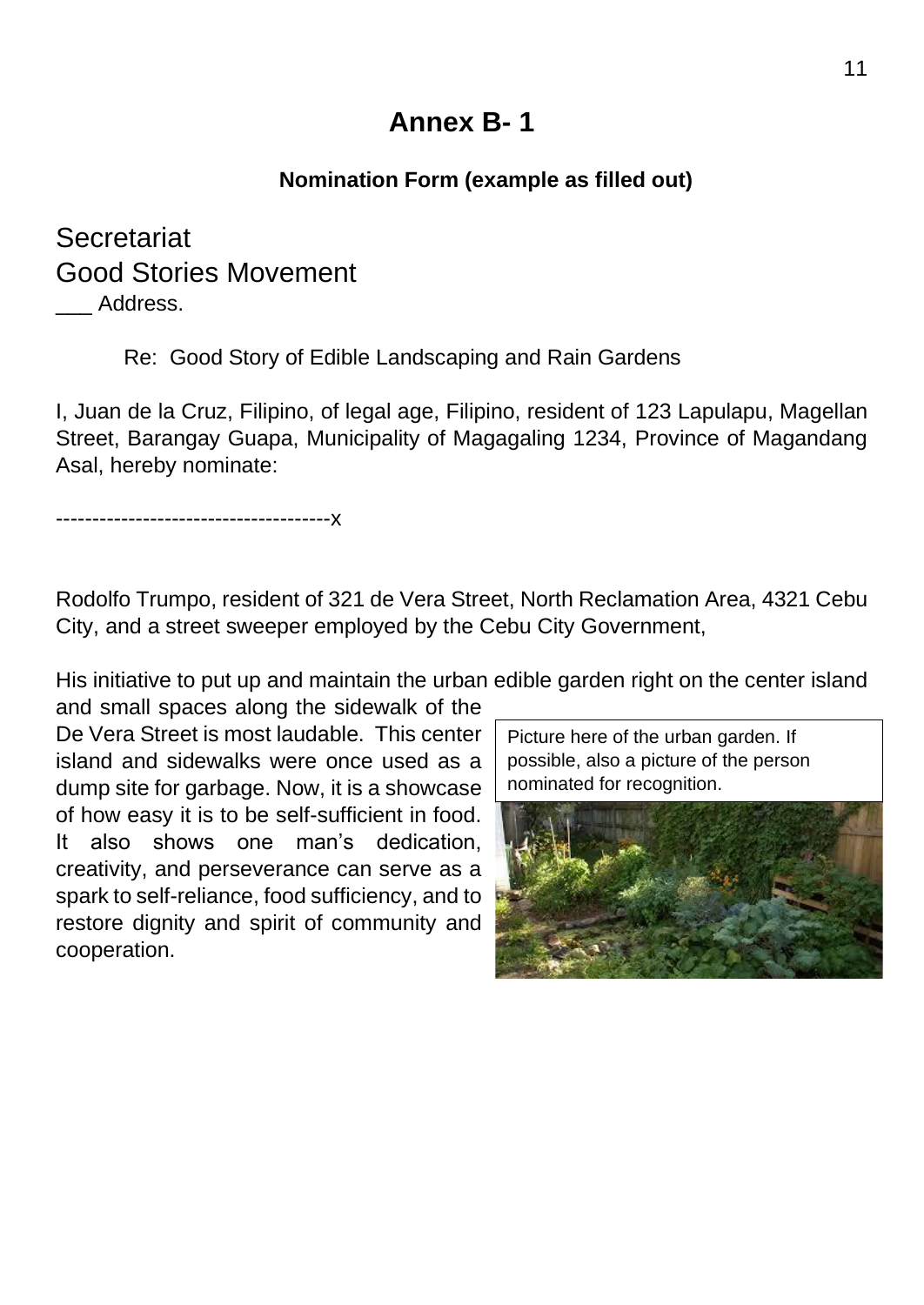-------------------------------------x

### For Marine Conservation

Jaime Agustin Bolingki, resident of 126 Bulawanon Kasingkasing Street, Bgy. Ki-at, Municipality of Alegre, and the Mayor of said town.

#### For:

His initiative and efforts to enforce the rule of law in the arena of marine conservation and for putting

up a network of marine protected areas and fish sanctuaries covering an area of 500 hectares. By doing so, he has implemented a long-neglected provision of the Fisheries Code requiring that at least 15% of municipal waters be set aside as a fish sanctuary. By his efforts, he has ensured the food security of his people and the integrity and sustainability of the marine ecosystem of his town. As such, he is a shining example for other local chief executives.

------------------x

Another example for Environmental Jurisprudence

Gloria Labandera, resident of 789 Gandang Kalooban Street, Bgy. Maayong Tao, Bulawanon City, a judge of the Municipal Trial Court of Ampingan.

For:

her innovative approach to sentencing blast fishermen convicted of violation of the Fisheries Code. In a unique decision, Judge Labandera sentenced the convicts to 6 years imprisonment for dynamite fishing. But in a supreme example of restorative justice and creative penology, she suspended the sentence of the convicts, placed them on probation, but required them to put up a marine protected area that they will protect for at least the duration of their sentence.

This act of compassionate and innovative justice is an example of the truth that "Life is

about redemption. While all of us commit mistakes, we must be given the chance to



Picture of Judge Gloria Labandera and/or

Picture here of nominee and/or picture of the underwater life that has blossomed because of nominee's efforts.